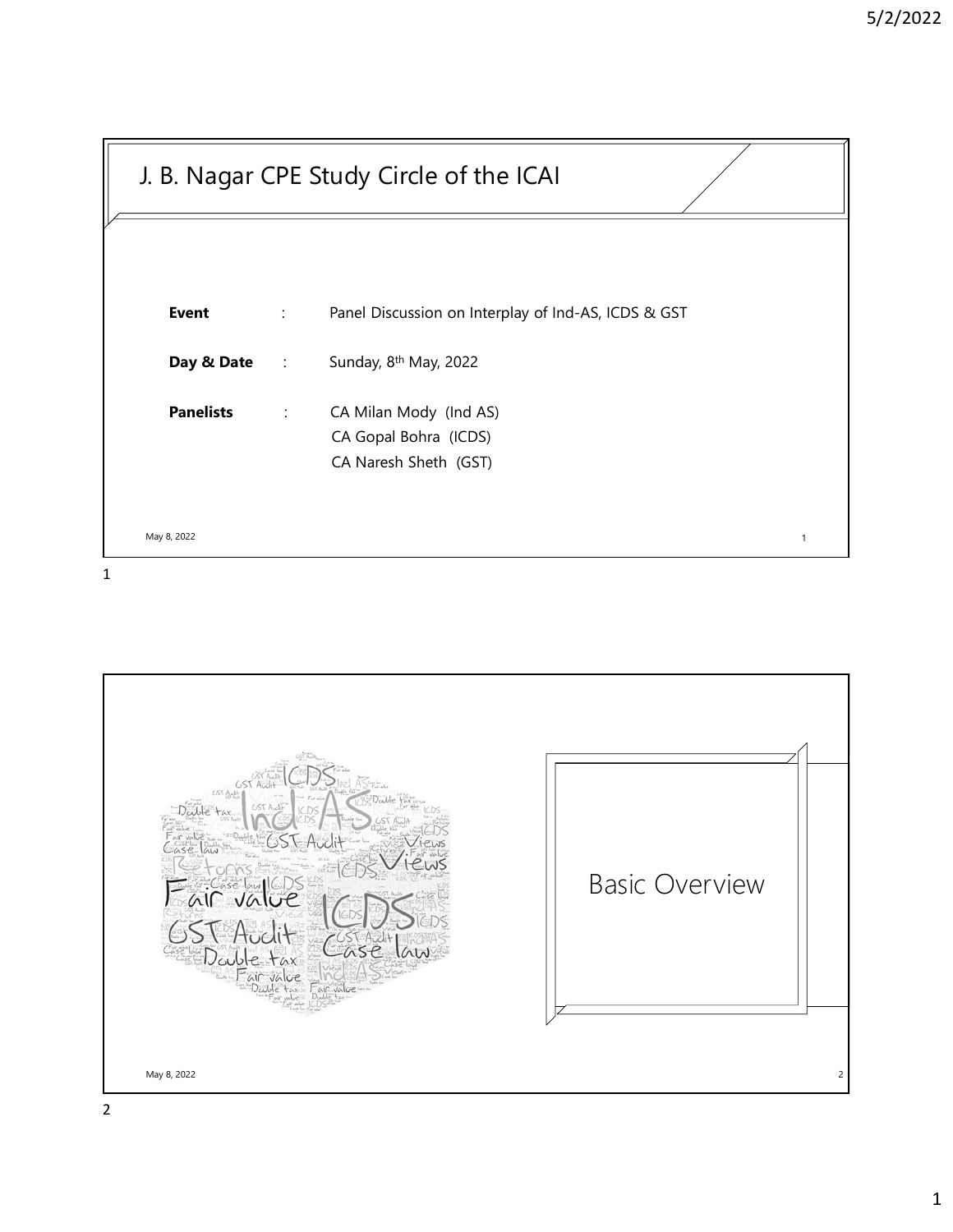## Applicability of Ind AS (other than Banks and Insurance Companies)

| <b>Phase</b> | Insurance Companies)<br>Date from which IND AS | Applicability of Ind AS (other than Banks and<br><b>Applicable To</b>                                                                                                                                                                         |
|--------------|------------------------------------------------|-----------------------------------------------------------------------------------------------------------------------------------------------------------------------------------------------------------------------------------------------|
| Phase I      | is effective<br>1st April 2016                 | <b>Listed Company</b><br>٠<br><b>Unlisted Company</b>                                                                                                                                                                                         |
| Phase II     | 1st April 2017                                 | Net worth greater than or equal to Rs. 500 crores<br>Listed Company (other than covered in Phase I)<br>$\bullet$<br>Unlisted Company having net worth greater than or equal to Rs. 250<br>$\bullet$<br>crores but not exceeding Rs. 500 crore |
| Phase III    | 1st April 2018                                 | • NBFC- having net worth greater than or equal to Rs. 500 crore                                                                                                                                                                               |
| Phase IV     | 1st April 2019                                 | • NBFC listed or in the process of listing-having net worth less than<br>Rs. 500 crore<br>• Unlisted NBFCs having net worth of Rs. 250 crores or more but less<br>than Rs. 500 crores                                                         |
|              |                                                | Where any company achieves the thresholds subsequently, Ind AS will be applicable from succeeding year.                                                                                                                                       |

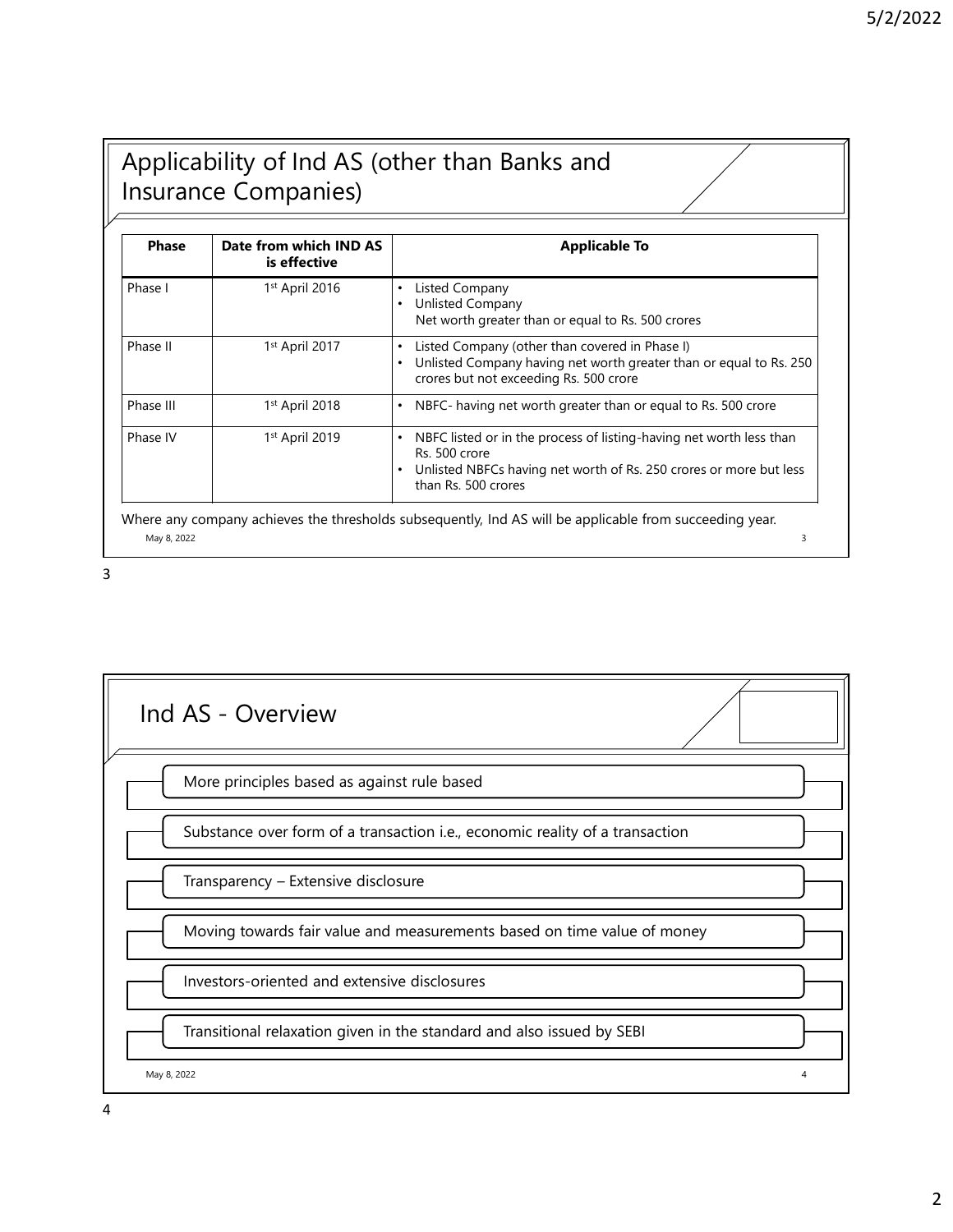- ICDS- Overview<br>
Section 145(1) income under "Profits and Gains of business/profession" and Income from<br>
be computed either cash or mercantile system of accounting S/2/2022<br>
Section 145(1) - income under "Profits and Gains of business/profession" and Income from Other Sources to<br>
be computed either cash or mercantile system of accounting<br>
> Section 145(2) gives power to Central Gover 5/2/2022<br>
CDS – Overview<br>
Section 145(1) - income under "Profits and Gains of business/profession" and Income from Other Sources to<br>
be computed either cash or mercantile system of accounting<br>
Section 145(2) gives power to S/2/2022<br>
Section 145(1) - income under "Profits and Gains of business/profession" and Income from Other Sources to<br>
be computed either cash or mercantile system of accounting<br>
Section 145(2) gives power to Central Governm 10 ICDS made applicable from AY 2017-18 ICDS - Overview<br>
→ Section 145(1) - income under "Profits and Gains of business/profession" and income from Other Sources to<br>
be computed either cash or mercantile system of accounting<br>
→ Section 145(2) gives power to Cen CDS - Overview<br>
Section 145(1) - income under "Profits and Gains of business/profession" and Income from Other Sources<br>
be computed either cash or mercantile system of accounting<br>
Section 145(2) gives power to Central Gove Applicable to all assessee following mercantile system of accounting<br>
→ Section 145(1) - income under "Profits and Gains of business/profession" and income from Other Sources to<br>
→ to computed either cash or mercantile sy
- 
- 
- 
- -
	-

| > 10 ICDS made applicable from AY 2017-18                                                                   |  |
|-------------------------------------------------------------------------------------------------------------|--|
| > ICDS are Applicable for computation of income under the head "Profits and Gains of business/profession"   |  |
| and Income from Other Sources                                                                               |  |
| > Applicable to all assessee following mercantile system of accounting except:                              |  |
| Individuals not liable to tax audit<br>$\bullet$                                                            |  |
| • HUFs not liable to tax audit                                                                              |  |
| May 8, 2022<br>5                                                                                            |  |
|                                                                                                             |  |
|                                                                                                             |  |
|                                                                                                             |  |
|                                                                                                             |  |
| <b>ICDS-Overview</b>                                                                                        |  |
|                                                                                                             |  |
| > ICDS to be followed for purpose of computation of income and not for maintenance of books of account      |  |
| > Delhi High Court in Chamber of Tax Consultants v UOI (87 taxmann.com 93) quashed certain ICDS and certain |  |
| portions of other ICDS                                                                                      |  |
| > Finance Act, 2018 has brought amendments in the Act retrospectively from A.Y. 2017-18 to annul above      |  |
| referred decision of Delhi High Court                                                                       |  |
| > Circular No. 10/2017 - Clarifications by way of FAQs                                                      |  |
| $\triangleright$ Non-compliance with ICDS may lead to best judgment assessment                              |  |
|                                                                                                             |  |
| May 8, 2022<br>6                                                                                            |  |
|                                                                                                             |  |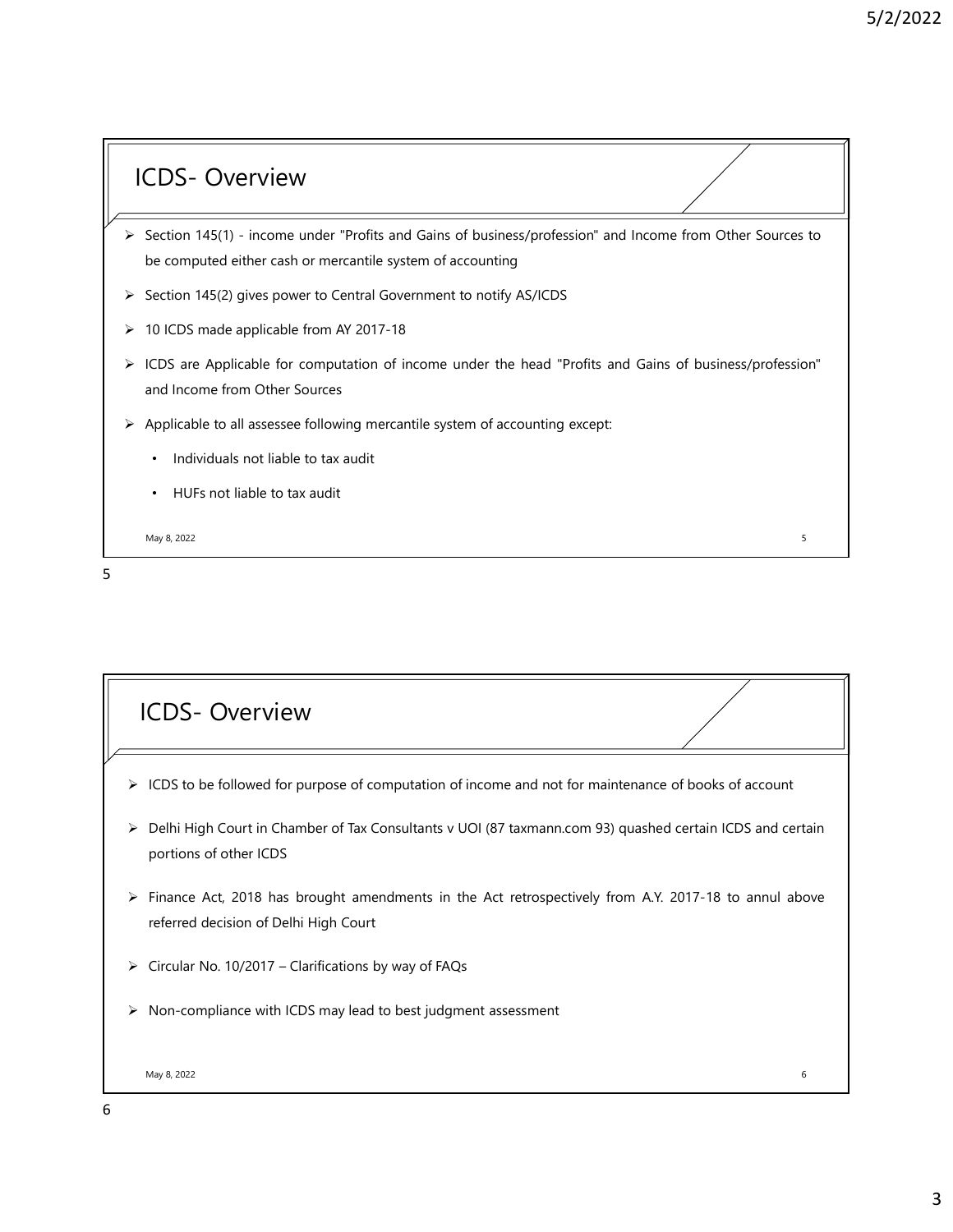- 
- GST- Overview<br>
GST is a transaction tax<br>
For providence of its a transaction tax<br>
For providence of its a transaction tax GST – Overview<br>
> GST is a transaction tax<br>
> Economic transactions carried out in course or furtherance of business is liable to tax<br>
> Exchange or barter is also a supply liable to GST
- 
- Economic transaction tax<br>
FCO CONOMIC SUPPORTED CONTINUES A THE SUPPORTED SUPPORTED A SUPPORTED SUPPORTED A SUPPORTED SUPPORTED A SUPPORTED SUPPORTED SUPPORTED SUPPORTED A SUPPORTED SUPPORTED SUPPORTED SUPPORTED SUPPORTED Example of STT - Overview<br>
Example of STT is a transaction tax<br>
Exchange or barter is also a supply liable to GST<br>
Exchange or barter is also a supply liable to GST<br>
Exchange or barter is also a supply liable to GST<br>
Examp At present, alcoholic liquor for human consumption and petroleum products are out of GST levy<br>
At present, alcoholic liquor for human consumption and petroleum products are out of GST levy<br>
At present, alcoholic liquor for S/2/2022<br>
COST – Overview<br>
Exist is a transaction tax<br>
Legislation for the constructions can be a supply liable to cost<br>
Legislation provides for :<br>
Legislation provides for :<br>
Legislation provides for :<br>
Legislation provi FI - Overview<br>
FST is a transaction tax<br>
FST is a transaction same of time outries of furtherance of business is liable to tax<br>
scheme or barter is also a supply liable to GST<br>
registation provides for :<br>
• Taxable event -FI - Overview<br>
SST is a transaction tax<br>
economic transactions carried out in course or furtherance of business is liable to tax<br>
schange or batter is also a supply liable to GST<br>
egislation provides for the human consumpt
- -
	-
	-

May 8, 2022 7

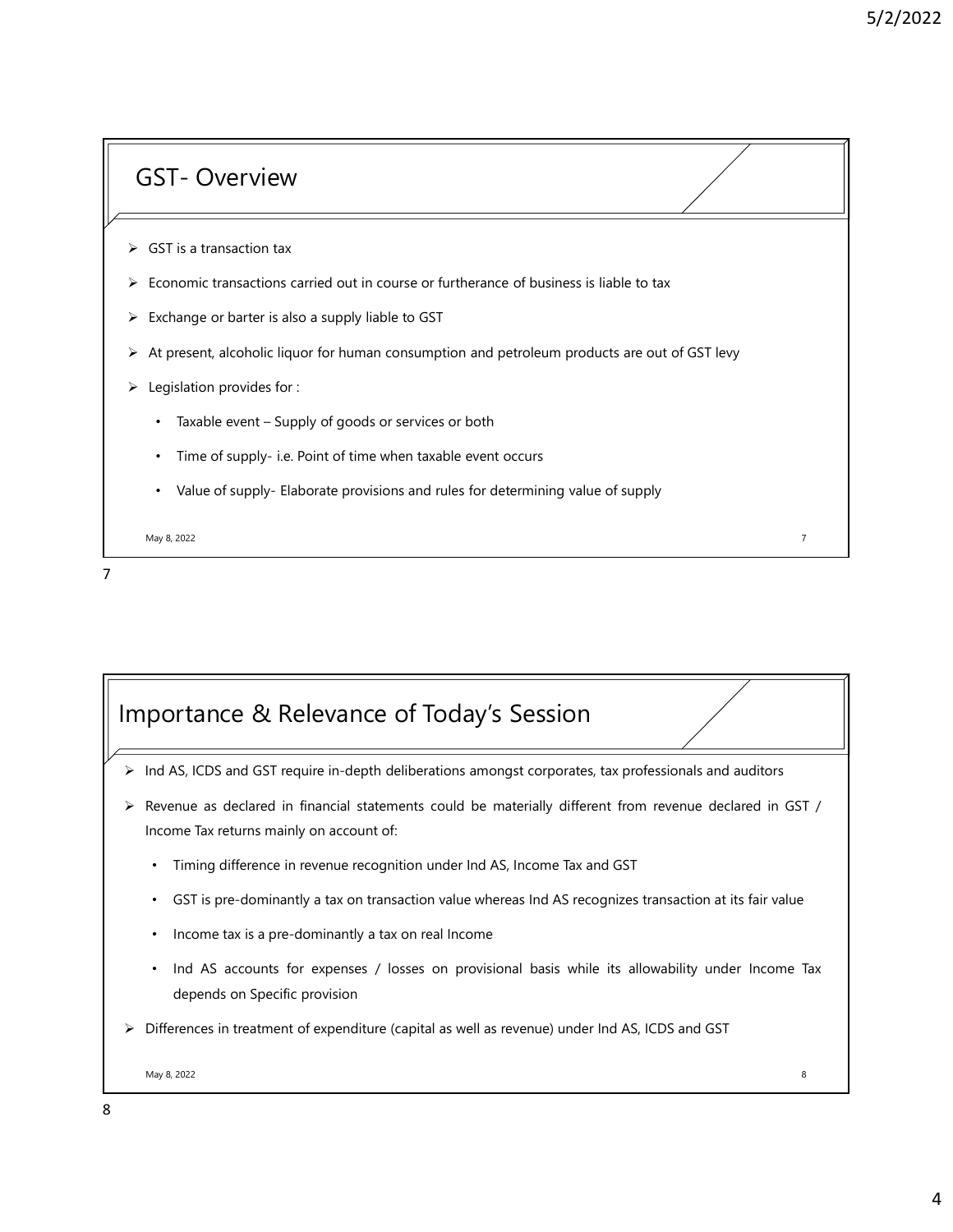

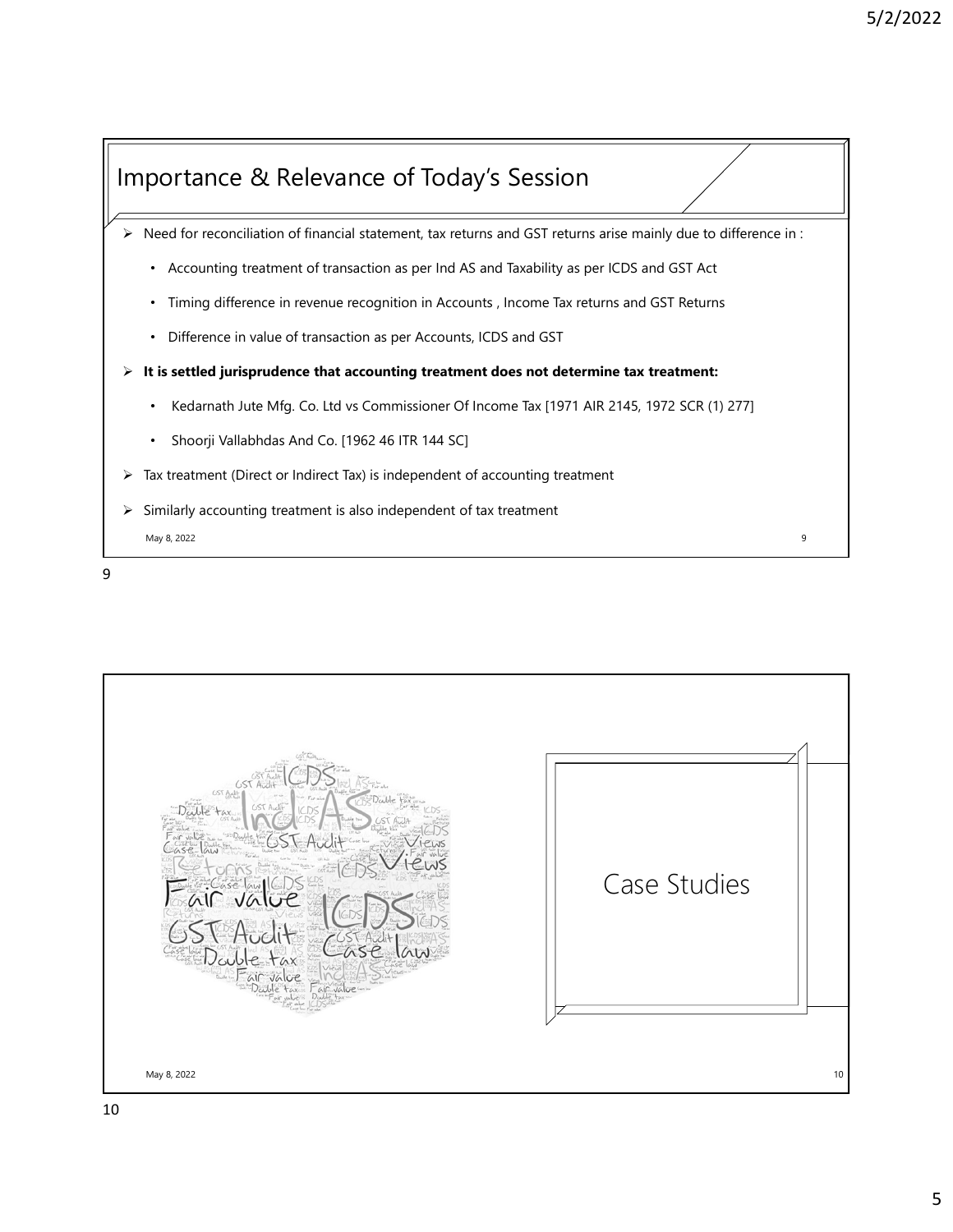# Case study 1: Performance Obligation and Control

- $XYZ$  Limited ('the Company') raised sales invoices of Rs. 50 Lakhs in FY 2020-21 for which effective control<br>
Was not transferred to buyer or performance obligation criteria was not met<br>  $\times$  What will be the accounting t 5/2/2022<br>and transferred to buyer or performance Obligation and Control<br>was not transferred to buyer or performance obligation criteria was not met<br>what will be the accounting treatment under IND-AS 115?<br>How does ICDS deal 5/2/2022<br>
Case study 1: Performance Obligation and Control<br>
XXZ Limited (the Company) raised sales invoices of Rs. 50 Lakhs in FY 2020-21 for which effective control<br>
was not transferred to buyer or performance obligation S/2/:<br>
Case study 1: Performance Obligation and Control<br>
XXZ Limited (the Company) raised sales invoices of Rs. 50 Lakhs in FY 2020-21 for which effective control<br>
was not transferred to buyer or performance obligation cri S/2/2022<br>
Case study 1: Performance Obligation and Control<br>
What will be the Company) raised sales invoices of Rs. 50 Lakhs in FY 2020-21 for which effective control<br>
What will be the accounting treatment under IND-AS 115?
- 
- 
- 

May 8, 2022 11

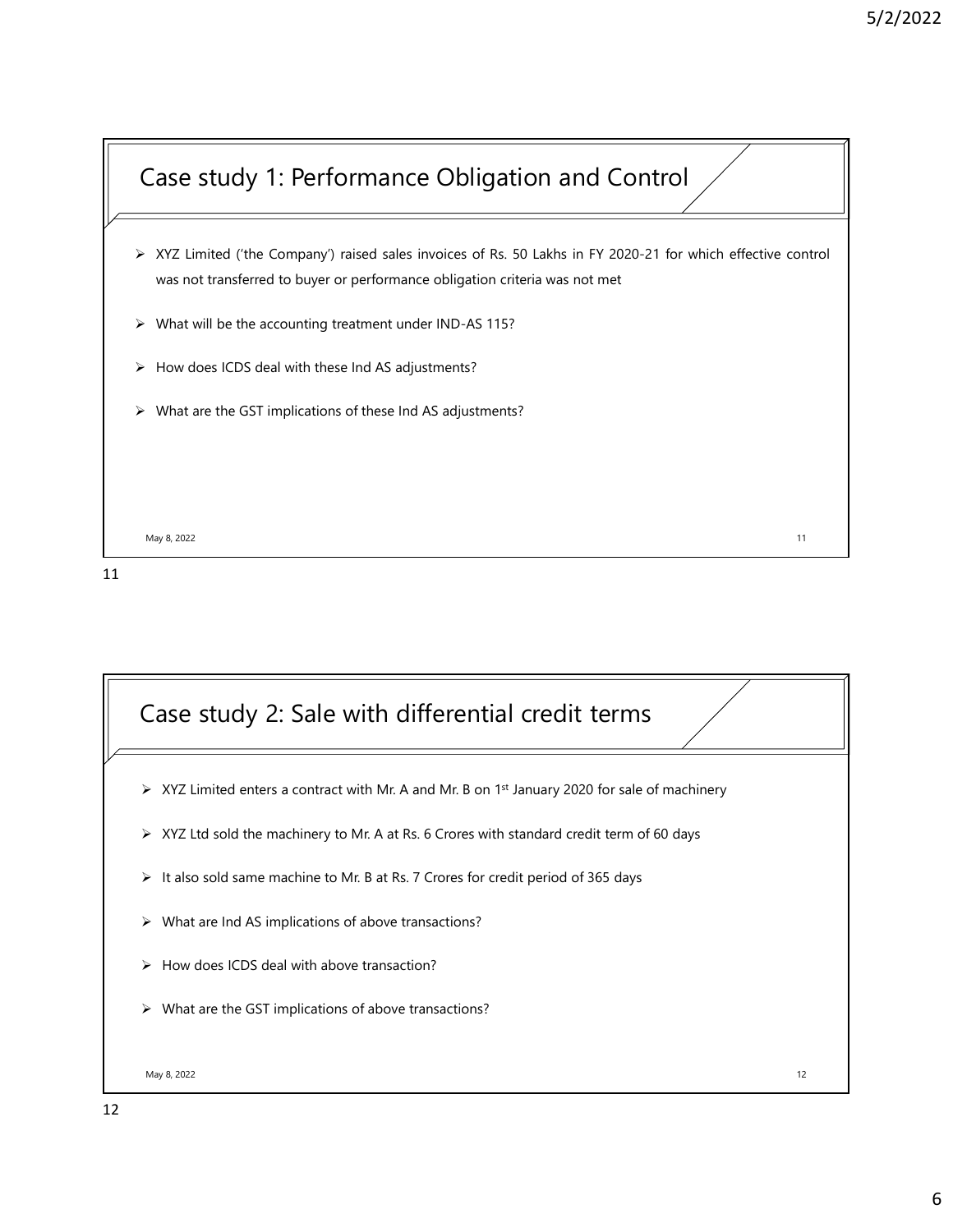# 13 Case study 3: Sale with warranty  $\triangleright$  What are the GST implications of above transactions?<br>May 8, 2022 XYZ Limited sells machinery with following options to the customers:<br>→ XYZ Limited sells machinery with following options to the customers:<br>• With 1 year standard warranty at Rs. 6. 6 Crores<br>• With 1 year warranty at Rs. • With 3 years extended warranty at Rs. 6.5 Crores<br>• With 1 year standard warranty at Rs. 6.5 Crores<br>• With 1 year standard warranty at Rs. 6.5 Crores<br>• With 1 year warranty at Rs. 6 Crores<br>• With 1 year warranty at Rs. 6 • S/2/2022<br>• With 1 year standard warranty with following options to the customers:<br>• With 1 year standard warranty at Rs. 6.5 Crores<br>• With 1 year warranty at Rs. 6 Crores along with option to buy additional 2 years warra lakhs Case study 3: Sale with warranty<br>
≫ XYZ Limited sells machinery with following options to the customers:<br>
• With 1 year standard warranty at Rs. 6 Crores<br>
• With 1 year sextended warranty at Rs. 6 Crores<br>
• With 1 year wa Case study 3: Sale with warranty<br>
→ XYZ Limited sells machinery with following options to the customers:<br>
• With 1 year standard warranty at Rs. 6 Crores<br>
• With 1 year standard warranty at Rs. 6 Crores<br>
• With 1 year war Case study 3: Sale with warranty<br>
→ xyz Limited sells machinery with following options to the customers:<br>
With 1 year standard warranty at Rs. 6. Crores<br>
→ With 1 year standard warranty at Rs. 6. S Crores<br>
→ With 1 year w



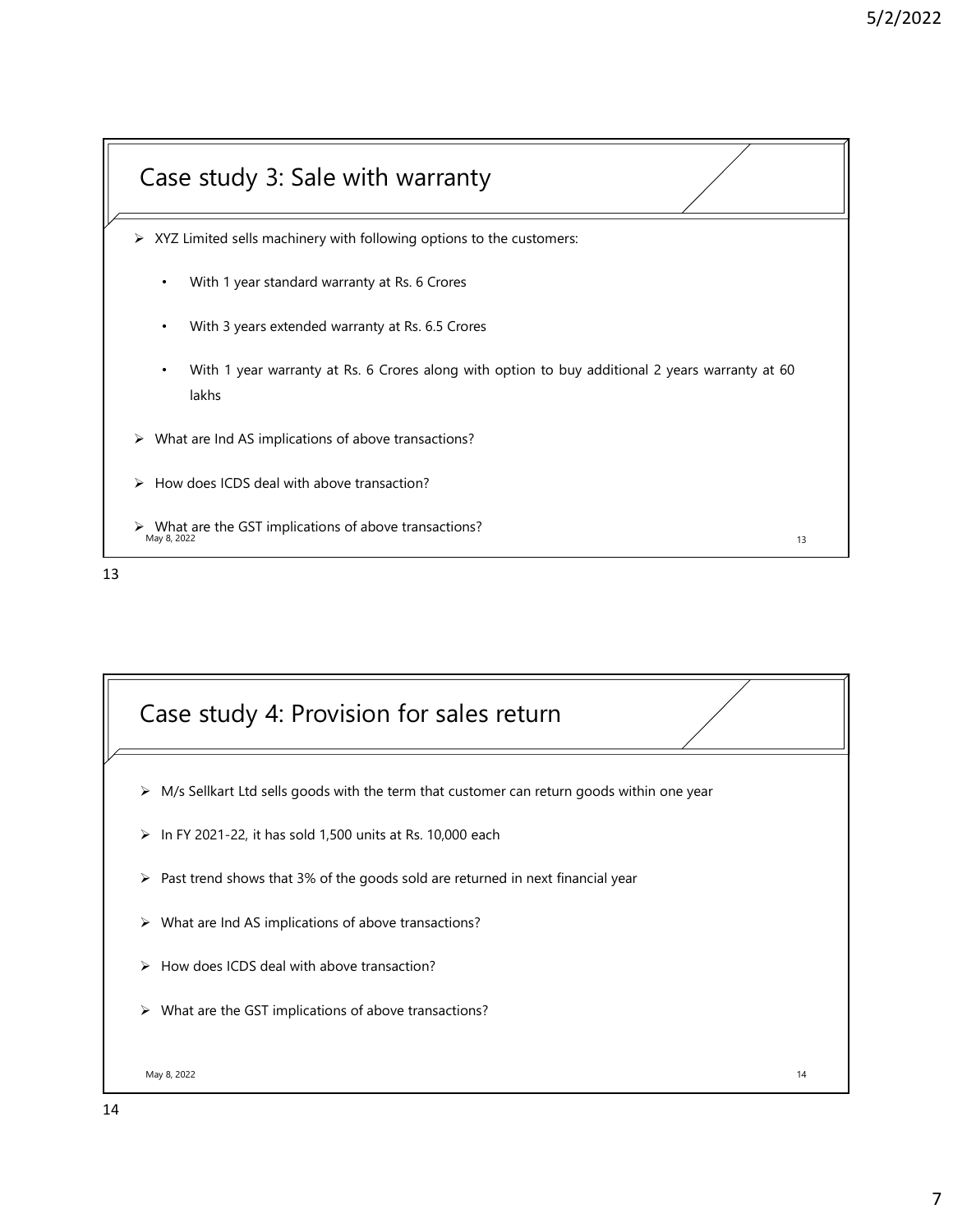

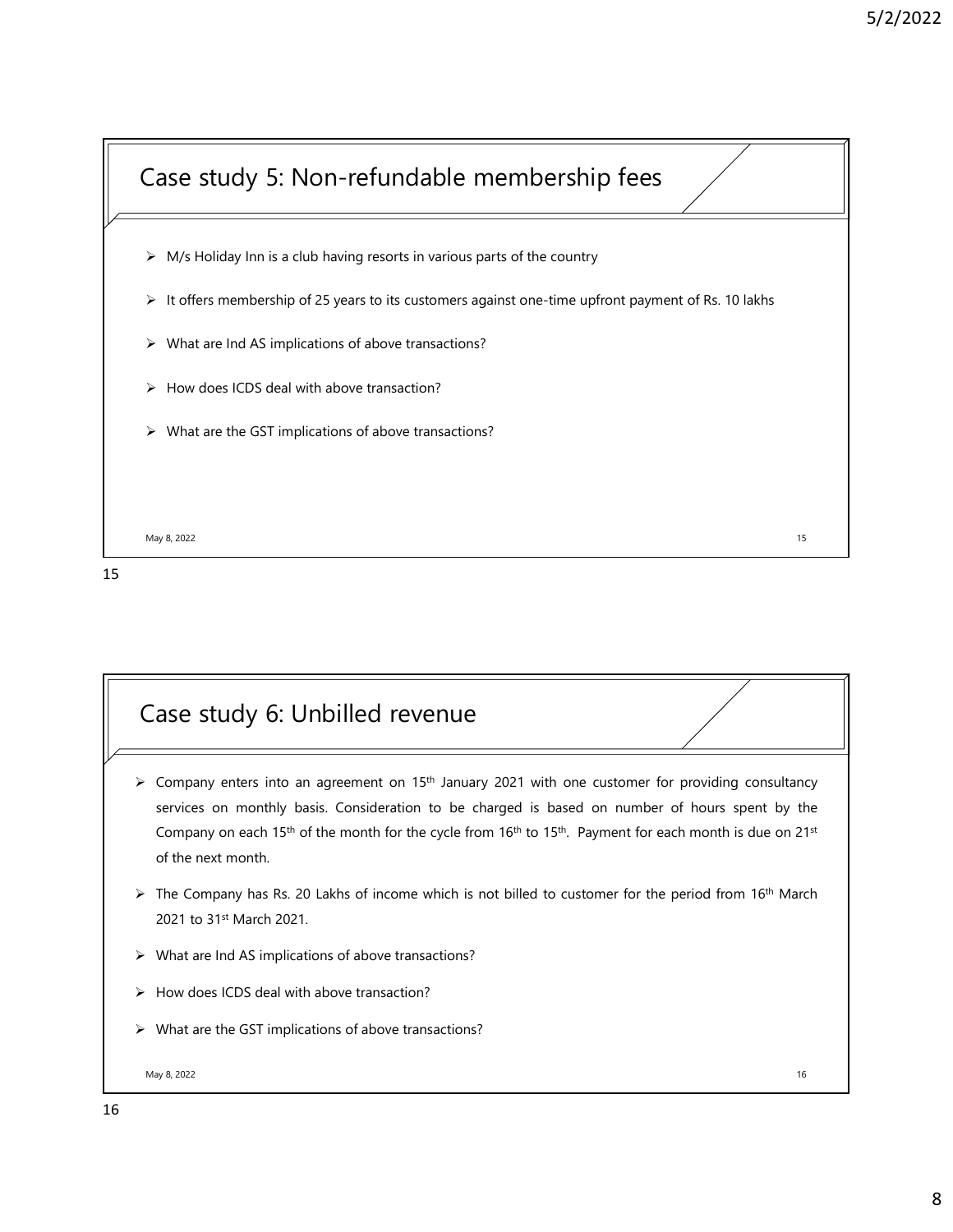### Case study 7: Revenue from trial runs

- 
- ABC Speciality Gases is in the business of manufacture and sale of chemicals. It has set up a new plant for<br>
ABC Speciality Gases is in the business of manufacture and sale of chemicals. It has set up a new plant for<br>
ABC and the study and the business of manufacture and sale of chemicals. It has set up a new plane<br>
ABC Speciality Gases is in the business of manufacture and sale of chemicals. It has set up a new plane<br>
The Company conducted The Company conducted an initial trial runner and sale of chemicals. It has set up a new plant for<br>  $\triangleright$  ABC Speciality Gases is in the business of manufacture and sale of chemicals. It has set up a new plant for<br>  $\triangleright$ 5/2/2022<br> **Southernal continuous operation without and single of chemicals** it has set up a new plant for<br>
manufacture of a new chemical.<br>
The Company conducted an initial trial run, the main emphasis of which was to achie ase study 7: Revenue from trial runs<br>ABC Speciality Gases is in the business of manufacture and sale of chemicals. It has set up a new plant for<br>manufacture of a new chemical.<br>The Company conducted an initial trial run, th S/2/2022<br>
Case study 7: Revenue from trial runs<br>
X ABC Speciality Gases is in the business of manufacture and sale of chemicals. It has set up a new plant for<br>
X The Company conducted an initial trial run, the main emphasi Case study 7: Revenue from trial runs<br>
We are Individually Gases is in the business of manufacture and sale of chemicals. It has set up a new plant for<br>
We are Individually Gases is in the business of manufacture and sale Case study 7: Revenue from trial runs<br>
A BC Speciality Gases is in the business of manufacture and sale of chemicals. It has set up a new plant for<br>
A BC Speciality Gases is in the business of manufacture and sale of chem Case study 7: Revenue from trial runs<br>  $\triangleright$  ABC Speciality Gases is in the business of manufacture and sale of chemicals. It has set up a new plant for<br>  $\triangleright$  The Company conducted an initial trial run, the main emphas
- 
- 
- 
- 

May 8, 2022

17

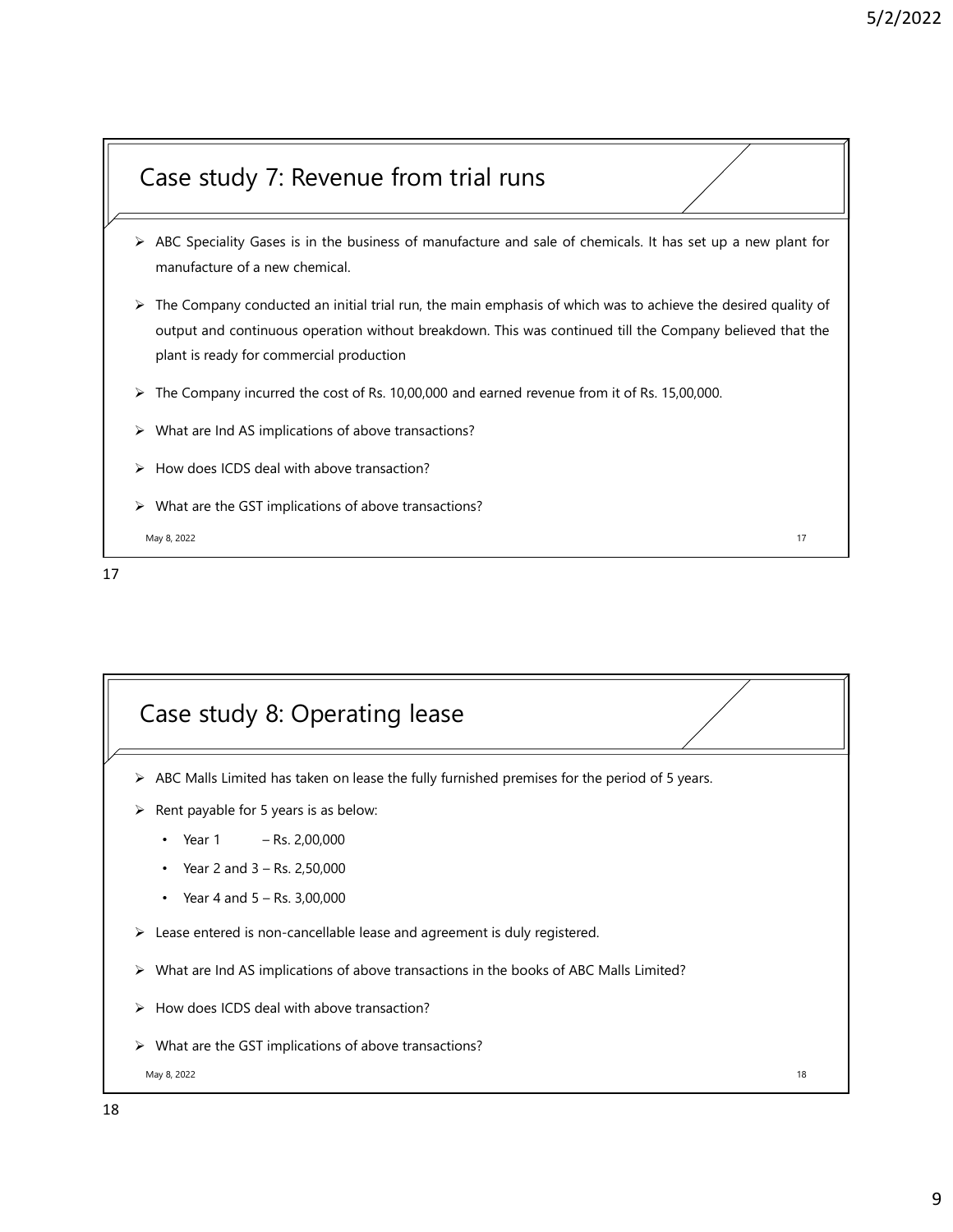

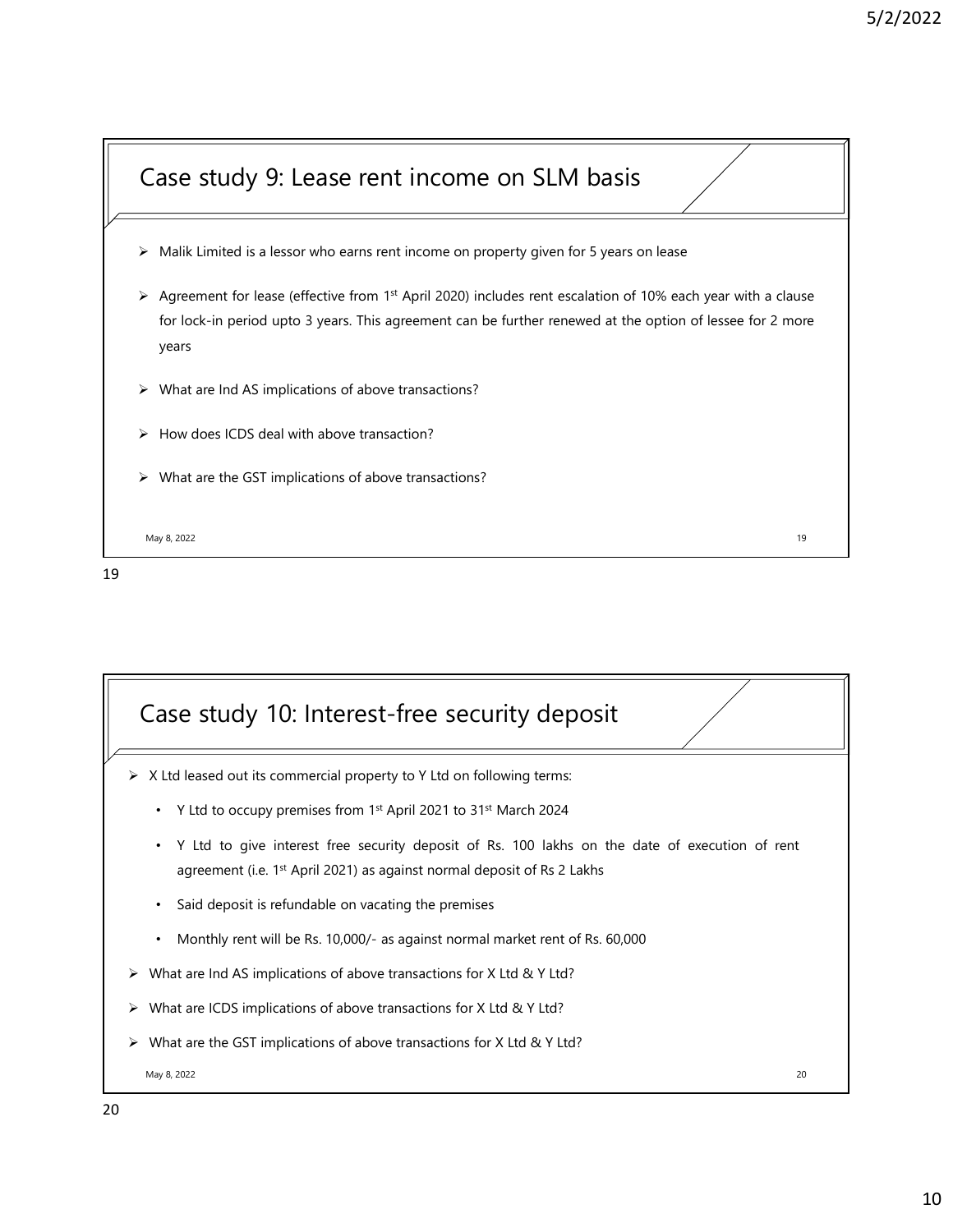

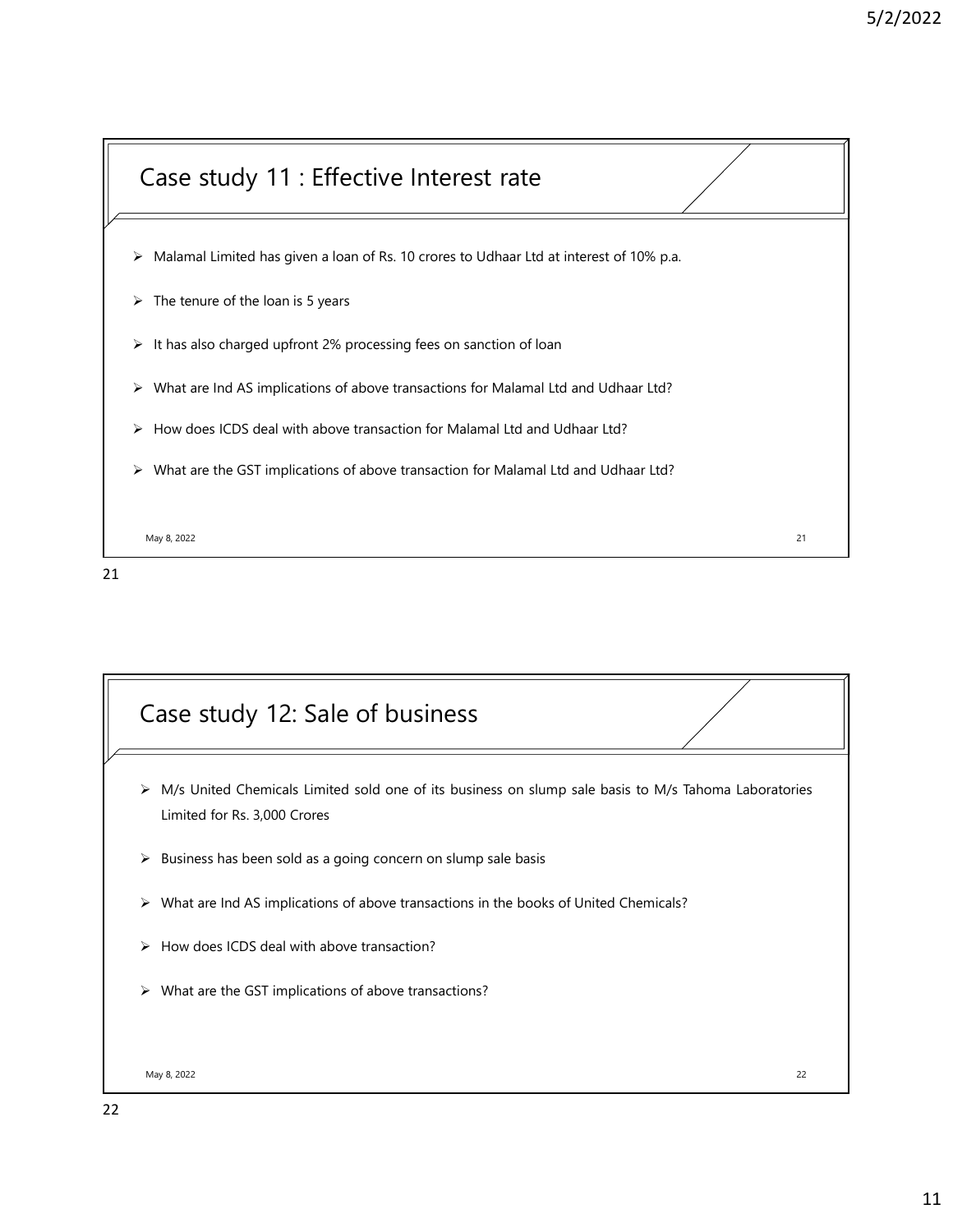

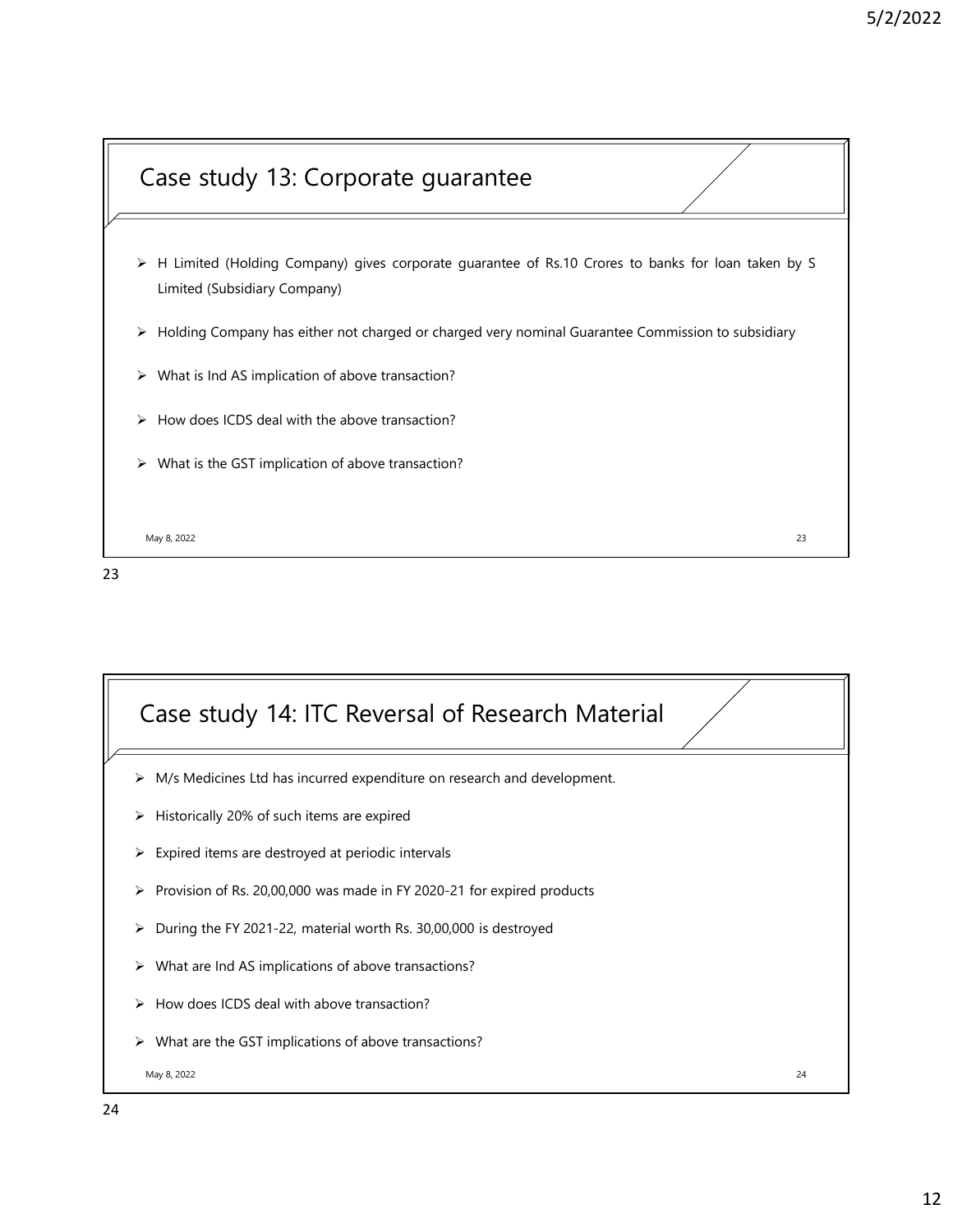

25 and 25 and 25 and 25 and 25 and 25 and 25 and 26 and 26 and 26 and 26 and 26 and 26 and 26 and 26 and 26 an